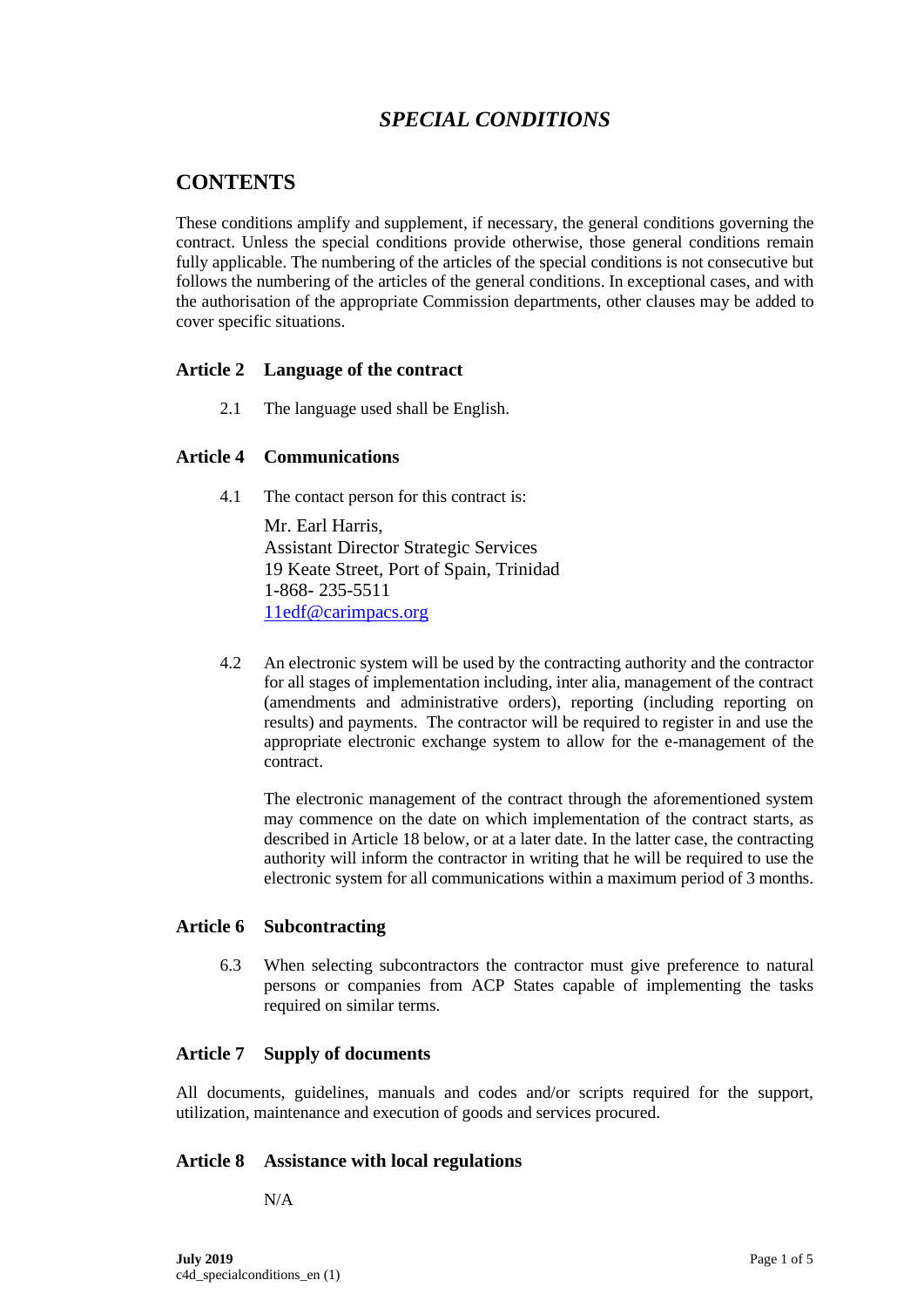#### **Article 9 General obligations**

 $N/A$ 

## **Article 10 Origin**

10.1 All goods purchased must originate in a Member State of the European Union or a country covered by the  $11<sup>th</sup>$  EDF programme. For these purposes, 'origin' means the place where the goods are mined, grown, produced or manufactured and/or from which services are provided. The origin of the goods must be determined according to the EU Customs Code or to the relevant international agreement applicable.

Goods originating in the EU includes goods originating in the Overseas Countries and Territories.

## **Article 11 Performance guarantee**

 $11.1$  N/A

## **Article 12 Liabilities and insurance**

- 12.1(a) By way of derogation from Article 12.1(a), paragraph 2, of the general conditions, compensation for damage to the supplies resulting from the contractor's liability in respect of the contracting authority is capped at an amount equal to contract value.
- 12.1(b) By way of derogation from Article 12.1(b), paragraph 2, of the general conditions, compensation for damage resulting from the contractor's liability in respect of the contracting authority is capped at an amount equal to contract value.

#### **Article 13 Programme of implementation of tasks**

N/A

#### **Article 14 Contractor's drawings**

N/A

## **Article 15 Sufficiency of tender prices**

15.1 N/A

#### **Article 16 Tax and customs arrangements**

16.1 The Government of the Republic of Trinidad and Tobago has agreed in the Headquarters agreement for CARICOM IMPACS Privileges and Immunities of July 2009 affords exemptions from Taxes and Customs Duties on the assets, property, operations and of IMPACS. Article VIII states (1) IMPACS, its assets property and its operations and transactions, shall be exempt from: (a) all direct taxes, except for fees which are, in fact charges for public utility services. (b) all customs duties, prohibitions and restrictions on imports and exports in respect of articles intended for official use; (2) If necessary, the Government shall make appropriate administrative arrangements for the remission or refund of the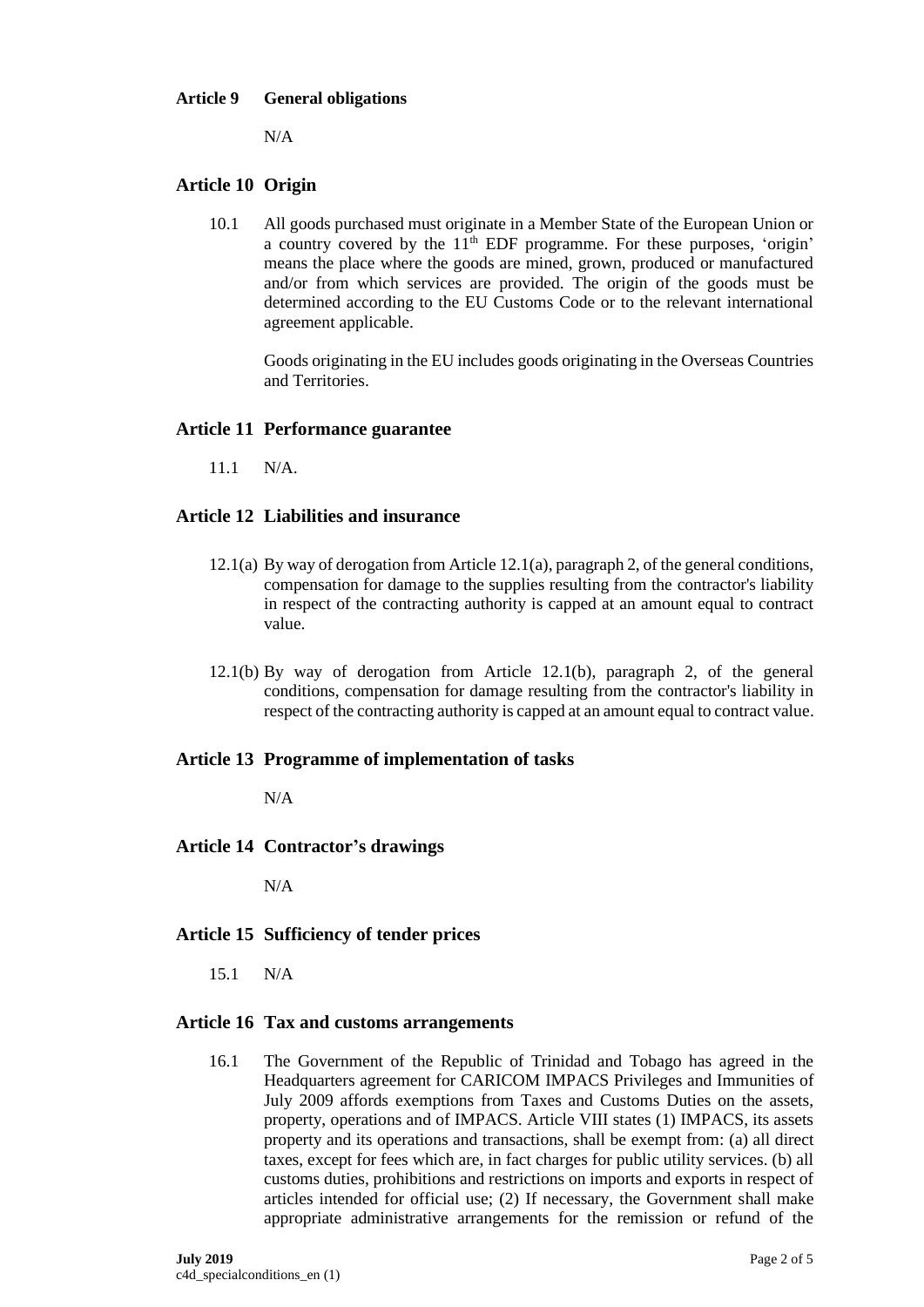amount of any duty, tax or imposts payable or paid by IMPACS. (3) Articles in respect of which paragraphs 1 and 2 shall not be sold in Trinidad and Tobago except under conditions agreed with the Government.

#### **Article 17 Patents and licences**

17.1 There will be no derogation from Article 17 of the general conditions.

## **Article 18 Commencement order**

18.1 Implementation of the tasks is to commence on 25 January 2021.

#### **Article 19 Period of implementation of the tasks**

19.1 The implementation period(s) of the tasks is 120 calendar days in relation to the date stipulated in the previous article.

#### **Article 24 Quality of supplies**

24.2 A preliminary technical acceptance is required.

#### **Article 25 Inspection and testing**

25.2 Goods to be inspected and tested in accordance with Article 25 of the general conditions and the practical arrangements for testing at CARICOM IMPACS Headquarters.

#### **Article 26 General principles for payments**

26.1 Payments shall be made in Euros.

Payments shall be authorised and made by CARICOM IMPACS Finance Department, 19 Keate Street, Port of Spain, Trinidad and Tobago.

- 26.3 By derogation, the pre-financing payment shall be made within 60 days from the date on which an admissible invoice is registered by the contracting authority. The final payment to the contractor of the amounts due shall be made within 90 days following provisional acceptance of the goods, after receipt by the contracting authority of an admissible invoice.
- 26.5 In order to obtain payments, the contractor must forward to the authority referred to in paragraph 26.1 above:
	- a) For the 40% pre-financing:

When (i) the pre-financing requested is equal or below EUR 300 000 **and** (ii) the contracting authority does not require a financial guarantee following a risk assessment<sup>1</sup>, by derogation from article 26.5 of the general conditions no pre-financing guarantee is required.

b) For the  $60\%$  balance, the invoice(s) in triplicate together with the request for provisional acceptance of the supplies.

<sup>&</sup>lt;sup>1</sup> Such risk assessment is required, for example, when a company is awarded a contract without itself meeting the selection criteria, but relying on the capacity of another company.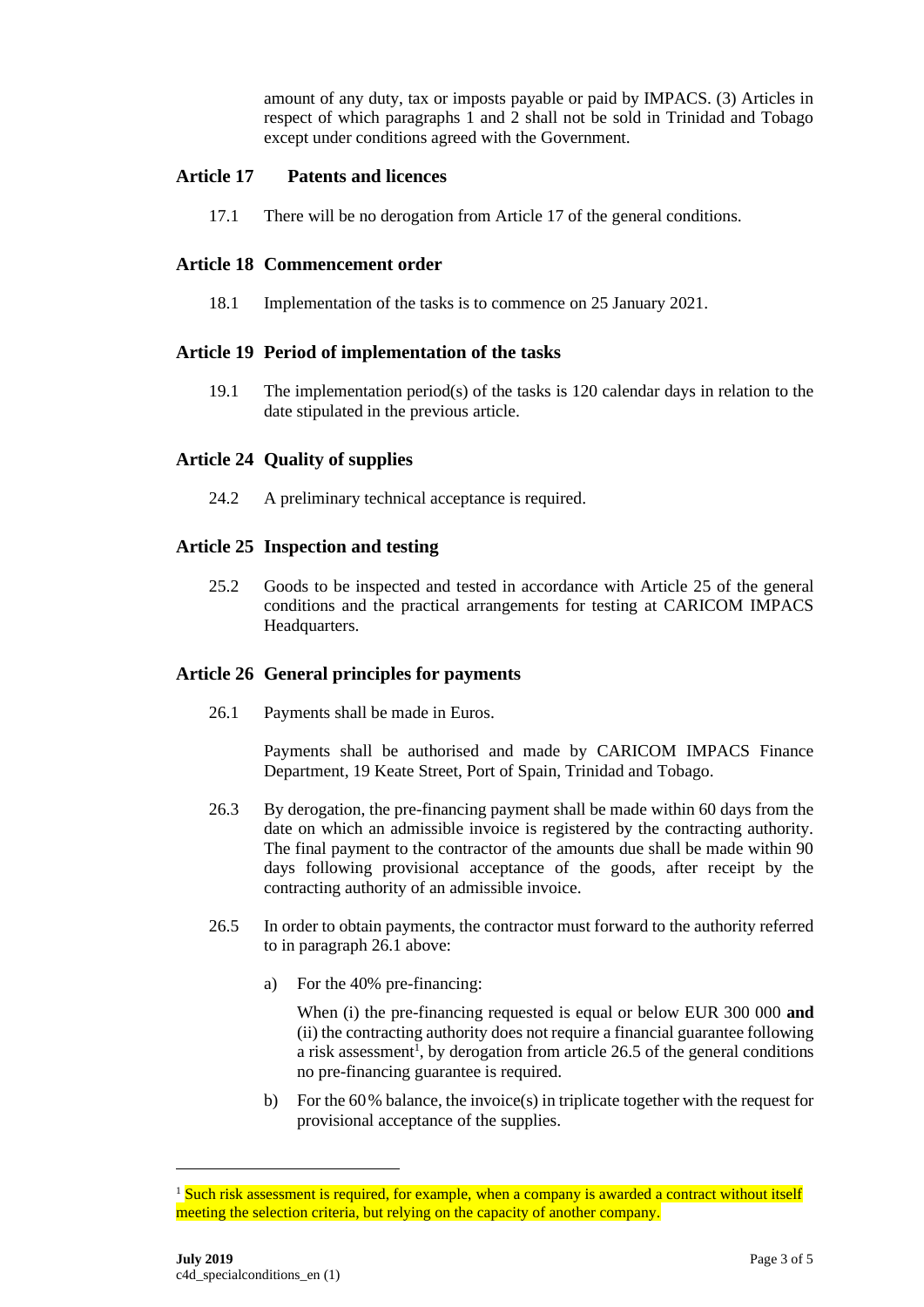## **Article 28 Delayed payments**

28.2 By derogation from Article 28.2 of the general conditions, once the deadline laid down in Article 26.3 has expired, the contractor shall, upon demand, be entitled to late-payment interest at the rate and for the period mentioned in the general conditions. The demand must be submitted within two months of receiving late payment.

#### **Article 29 Delivery**

29.3 The packaging shall become the property of the recipient subject to environmental considerations.

#### **Article 31 Provisional acceptance**

The certificate of provisional acceptance must be issued using the template in Annex C11.

31.2. By derogation from Article 31.2, second paragraph, the contracting authority's time limit for issuing the certificate of provisional acceptance to the contractor shall not be considered included in the time limit for payments indicated in Article 26.3.

#### **Article 32 Warranty obligations**

32.7 The warranty must remain valid for one year after provisional acceptance.

#### **Article 33After-sales service**

33.1 After sales services will be required and specified upon agreement of contract terms.

## **Article 40 Settlement of disputes**

- 40.4 Any dispute arising out of or relating to this contract which cannot be settled otherwise shall:
	- (a) in the case of a national contract, be settled in accordance with the national legislation of the state of the contracting authority; and
	- (b) in the case of a transnational contract, be settled either:
		- (i) if the parties to the contract so agree, in accordance with the national legislation of the state of the contracting authority or its established international practices; or
		- (ii) by arbitration in accordance with the procedural rules on conciliation and arbitration of contracts financed by the European Development Fund, adopted by Decision 3/90 of the ACP-EEC Council of Ministers of 29 March 1990 (Official Journal No L 382, 31.12.1990, Annex a12 to the practical guide)

#### **Article 44 Data protection**

1. Processing of personal data related to the implementation of the contract by the contracting authority takes place in accordance with the national legislation of the state of the contracting authority and with the provisions of the respective financing agreement.